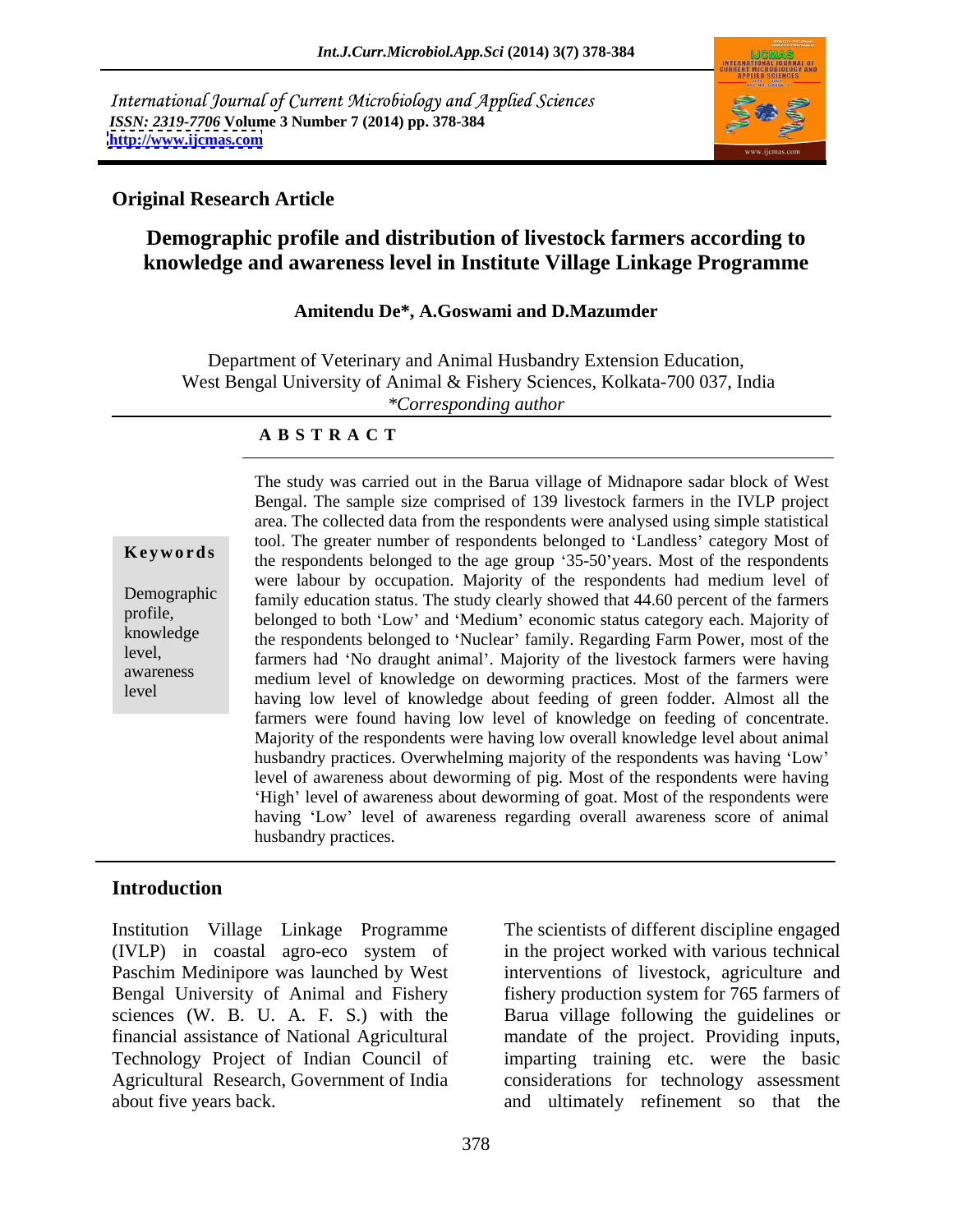Therefore, the present study was aimed at

## **Materials and Methods**

Grampanchayat under Midnapur Sadar IVLP beneficiaries covered under each scientifically prepared for this. The

In the present study livestock owners' knowledge and awareness about selected animal husbandry practices were the dependent variables. The selected schedule constructed for the study. The independent variables were - Category of statistical method used in the study includes livestock owners according to their Land holding, Age, Occupation, Education of respondent, Family education status, Results and Discussion Economic status, Family type, Family size, House type, Farm Power and Social

In the present study the knowledge was measured with the help of the knowledge test developed by Goswami and Sagar greater number of respondents belonged to (1987). The respondents were asked to <br>
'Landless' category (62.59 %). Most of the answer the items in dichotomized form. respondents (46.04 %) belonged to the age Some questions were of multiple choice group of '35-50'years, followed by 29.50 types. For each correct answer1 score and percent to the '51 and above' and 24.46 for each incorrect answer0 score have been percent to the age group of 'below 35' given. Once score was given for each correct years. Most of the respondents (48.20 %) reply the summation of the scores for correct were labour by occupation. The next highest

stakeholders can accept and implement the answer over all the items of a particular refined technology in their local situation. respondent indicated his level of knowledge.

finding out the distribution of some 'Medium' and 'High' knowledge level was demographic and socio-personal confined. The five improved animal characteristics, distribution according to husbandry practices [deworming of cattle, knowledge level and distribution according feeding of green fodder in cattle, feeding of to awareness level of livestock owners concentrate in cattle, vaccination against involved in project only in relation to contagious diseases (F. M. D., H. S. and R. livestock production system as an impact of P.) in cattle, cultivation of green fodder] had IVLP of the said study area. been selected and considered for the present On the basis of these score, 'Low', study.

Barua village of 5 No. Siromoni husbandry practices were considered as Block was selected purposively to fulfill the developed to measure them accordingly. The objectives of the researcher's study. The extent of awareness the respondents present study was confined to only 8 possessed at the time of interview as evident interventions related to livestock. 20% of the from his/her response to a set of questions intervention and thus 139 of respondents respondents were asked to answer the items were taken as respondents for this study. in dichotomized form. For each correct Awareness level about selected animal dependent variable. A schedule was scientifically prepared for this. answer1 score and for each incorrect answer0 score have been given.

> The data were collected with the help of the percentage analysis*.*

# **Results and Discussion**

### Participation. **Socio-personal characteristics of the Distribution of some Demographic and respondents in percentage**

It was evident from table no.-1 that the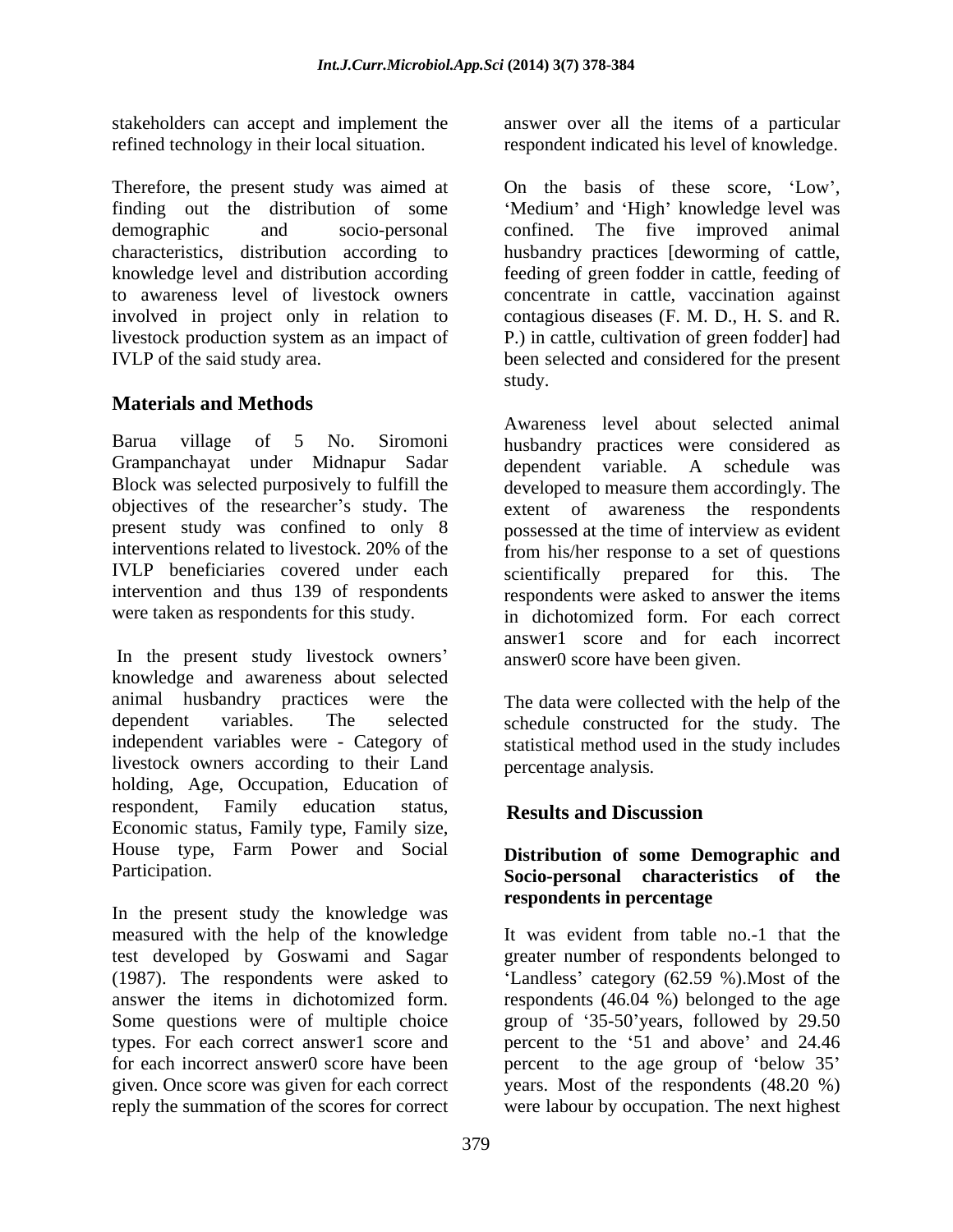percentage of farmers (24.46 %) had<br> **Distribution of Livestock Owner** cultivation as their occupation followed by service holder (10.79 %), caste occupation, and business (7.19 %). Among the **Deworming of Cattle** respondents 21.58 percent, 20.86 percent, 17.99 percent, 16.55 percent, 15.83 percent, 4.32 percent, and 2.88 percent animal of the respondents 61.87 percent had husbandry farmers were having educational "Medium" level of Knowledge whereas level 'Primary', 'Middle', 'Can read and 12.94 percent and 25.17 percent respondents write', 'Illiterate', 'High School', 'Graduate' had 'High' and 'Low' knowledge level and 'Read only' respectively. Majority of the respondents (46.76 %) had medium level of family education status. **Feeding of Green Fodder**

The study clearly showed that 44.60 percent of the farmers belonged to both 'Low' and 'Medium' economic status category each and rest  $(10.79 \%)$  were having 'High' economic status. It was found that 53.95 percent respondents belonged to 'Nuclear' family whereas rests (46.04 %) were from 'Joint' family. Ghosh (2004) also observed that more of the livestock farmers lived in nuclear type family. Again it was observed that 56.11 percent respondents had family of knowledge regarding feeding of size 'Up to five member' and rest  $(43.88\%)$ were from 'Above five member' family size. According to the 'House type' the  $\frac{1}{2}$  concentrate According to the House type the concentrate.<br>respondents had 'Kutccha' house (44.60 %), 'Hut' (24.46 %), 'Mixed' house  $(17.27 \%)$ and 'Pucca' house (13.67 %). (Cattle) sintendom is the recent of the social participation of Tieretics Compare (17:19 %). Among the social participation of the state of the state of the state of the state of the state of the state of the state of the state of

Regarding Farm Power, the table no.-1 clearly depicted that 75.53 percent had 'No draught animal' whereas 21.58 percent had One to Two draught animals , 1.44 percent had 'Three to Four draught animals' and rest<br>having 'Medium' knowledge level. 1.44 percent had 'Five to Six draught animals'. As far as 'Social participation' Cultivation of Green Fodder was concerned 78.41 percent of the farmers had 'Membership of one organization'. The table also showed that 19.42 percent were member of 'More than one knowledge about cultivation of green organization'.1.44 percent were 'Office holder of any organization' and rest  $0.72$  into  $\frac{1000 \times 1000}{100}$  level criteria. percent were 'Wider public leader' in terms

# **According to Knowledge Level**

## **Deworming of Cattle**

The table  $-2$  clearly depicted that majority about deworming of cattle respectively.

The results indicated that 76.26 percent 20.86 percent and 2.88 percent respondents were having 'Low', 'Medium' and 'High' knowledge level about feeding of green fodder, respectively.

### **Feeding of Concentrate**

The results vividly showed that 94.24 percent of the respondents had 'Low' level of knowledge regarding feeding concentrate. Nobody among the respondents had 'High' knowledge level about feeding of concentrate.

### **Vaccination against Contagious Diseases (Cattle)**

No farmers among the respondents in the study area had 'High' knowledge level on vaccination against contagious diseases (Cattle).Very few respondents (1.44%) were having 'Medium' knowledge level.

### **Cultivation of Green Fodder**

The study showed that no respondents were having 'Medium' and 'High' level of fodder. All the respondents were categorized into 'Low' level criteria.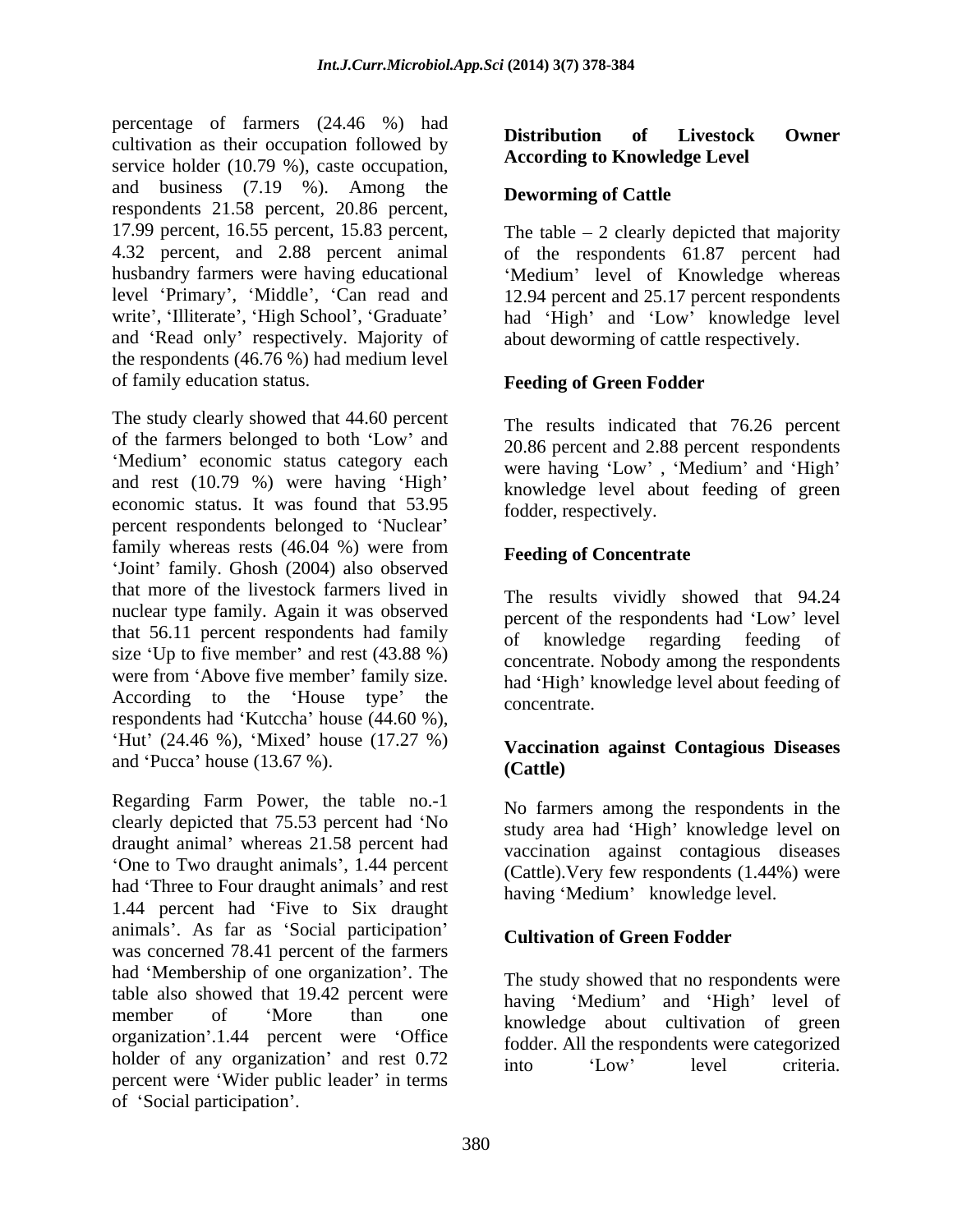| SI.            | <b>Variables</b>                                          | Category                      | <b>Livestock owners</b> | $(N=139)$  |
|----------------|-----------------------------------------------------------|-------------------------------|-------------------------|------------|
|                |                                                           |                               | <b>Number</b>           | Percentage |
|                |                                                           | a) Landless (No Land)         | 87                      | 62.59      |
| 1.             | <b>Category of livestock</b><br>owners according to their | b) Marginal (Upto one hec.)   | 48                      | 34.53      |
|                | land holding                                              | c)Small (Upto two hectare)    | 04                      | 2.88       |
|                |                                                           |                               |                         |            |
|                |                                                           | a) Below 35 years             | 34                      | 24.46      |
| 2.             | Age                                                       | b) $35-50$ years              | 64                      | 46.04      |
|                |                                                           | c) $51 \& above$              | $\Lambda$ 1             | 29.50      |
|                |                                                           | a) Labour                     | 67                      | 48.20      |
|                |                                                           | b) Caste occupation           | 10                      | 07.19      |
| 3.             |                                                           | c) Business                   | 10                      | 07.19      |
|                | Occupation                                                | d) Independent                | 02                      | 01.44      |
|                |                                                           | e) Cultivation                | 34                      | 24.46      |
|                |                                                           | f) Service                    | 15                      | 10.79      |
|                |                                                           | a) Illiterate                 | 23                      | 16.55      |
|                |                                                           | b) Can read & write           | 04                      | 02.88      |
|                | <b>Education</b>                                          | c) Can read and write         | 25                      | 17.99      |
|                |                                                           | d) Primary                    | 30                      | 21.58      |
|                | Of respondent                                             | e) Middle                     | 29                      | 20.86      |
|                |                                                           | f) High School                | 22<br>∠∠                | 15.83      |
|                |                                                           | g) Graduate                   | 06                      | 04.32      |
|                |                                                           | a) Low                        | 56                      | 40.28      |
| 5.             | <b>Family education status</b>                            | b) Medium                     | 65                      | 46.76      |
|                |                                                           | c) High                       | 18                      | 12.94      |
|                |                                                           | a) Low                        | 62                      | 44.60      |
|                | 6. Economic status                                        | b) Medium                     | 62                      | 44.60      |
|                |                                                           | c) High                       | 15                      | 10.79      |
|                |                                                           | a) Nuclear                    | 75                      | 53.95      |
| $\overline{7}$ | <b>Family type</b>                                        | b) Joint                      | 64                      | 46.04      |
|                |                                                           | a) Upto 5 member              | 78                      | 56.11      |
| 8              | <b>Family size</b>                                        | b) Above 5 member             | 61                      | 43.88      |
|                |                                                           | a) Kutcha house               | 62                      | 44.60      |
|                |                                                           | $b)$ Hut                      | 34                      | 24.46      |
| 9.             | House type                                                | c) Mixed house                | 24                      | 17.27      |
|                |                                                           | d) Pucca house                | 19                      | 13.67      |
|                |                                                           |                               |                         |            |
|                |                                                           | a) No Draught animal          | 105                     | 75.53      |
|                | 10. Farm Power                                            | b) 1-2 Draught animals        | 30                      | 21.58      |
|                |                                                           | c) 3-4 draught animals        | 02                      | 01.44      |
|                |                                                           | 5-6 draught animals           | 02                      | 01.44      |
|                |                                                           | a) Member of one organization | 109                     | 78.41      |
|                |                                                           | b Member of more than one     |                         |            |
|                | 11. Social Participation                                  | organization                  | 27                      | 19.42      |
|                |                                                           | c)Office holder of<br>any     | 02                      | 01.44      |
|                |                                                           | organization                  |                         |            |
|                |                                                           | d) Wider public leader        | 01                      | 0.72       |

#### **Table.1** Distribution of some demographic and socio-personal characteristics of the respondents In percentage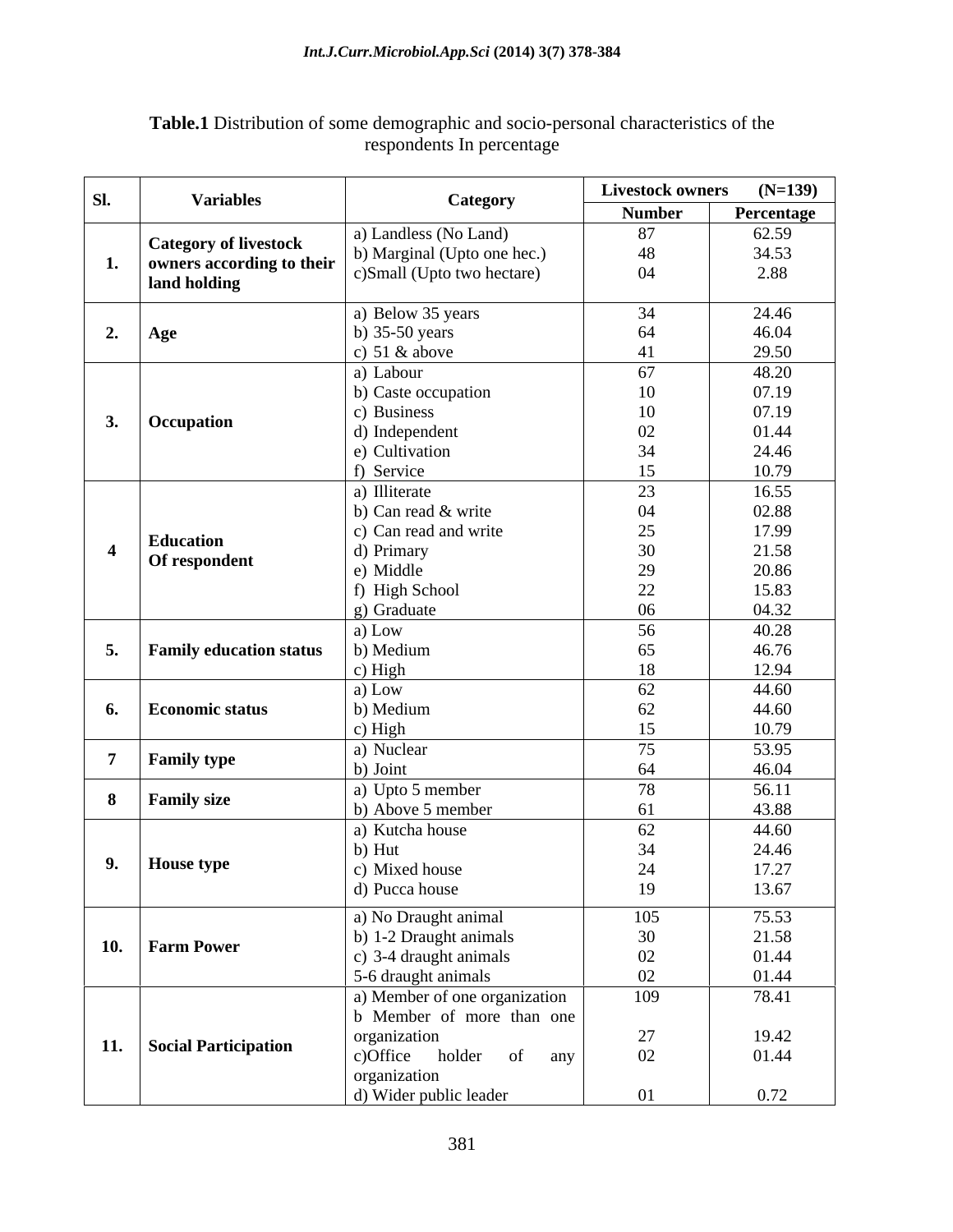|                  | Dependent variable                                     | Low level |                         | <b>Medium level</b> |                                          | <b>High level</b> |                                    |
|------------------|--------------------------------------------------------|-----------|-------------------------|---------------------|------------------------------------------|-------------------|------------------------------------|
| Sl. No.          |                                                        | Z         | 9e<br>മ<br>$\mathbf{r}$ | ച<br>$\mathbb{Z}$   | $\mathbf{g}$ e<br>⊷<br>ല<br>$\mathbf{r}$ | Number            | $g_{0}$<br>$\alpha$<br>٠<br>ම<br>≏ |
| $\mathbf{I}$ .   | Deworming                                              | 35        | 25.17                   | 86                  | 61.87                                    | 18                | 12.94                              |
| 2.               | Feeding of Green<br>fodder                             | 106       | 76.26                   | 29                  | 20.86                                    | 04                | 02.88                              |
| $\overline{3}$ . | Feeding of concentrates                                | 131       | 94.24                   | 08                  | 05.75                                    | $00\,$            | 0.00                               |
| 4.               | Vaccination against<br>contagious diseases<br>(Cattle) | 137       | 98.56                   | 02                  | 01.44                                    | 00                | $\vert 0.00 \vert$                 |
| 5.               | Cultivation of Green<br>fodder                         | 139       | 100.00                  | 00                  | 0.00                                     | 00                | $\vert 0.00 \vert$                 |
| 6.               | Overall knowledge<br>score of A.H. practices           | 136       | 97.84                   | 03                  | 2.16                                     |                   | 0.00                               |

**Table.2** Distribution of livestock owners according to knowledge level  $(N=139)$ 

**Table.3** Distribution of livestock owners according to awareness level (N=139)

| Sl.<br>No. | <b>Dependent variable</b>                    |               | Low level  | <b>High level</b> |            |  |
|------------|----------------------------------------------|---------------|------------|-------------------|------------|--|
|            |                                              | <b>Number</b> | Percentage | <b>Number</b>     | Percentage |  |
|            | Deworming of Pig                             | 125           | 89.92      | 14                | 10.08      |  |
| ـ ت        | Deworming of Goat                            | 115           | 82.73      | 24                | 17.27      |  |
|            | R.D. vaccination of<br>Poultry               | 67            | 48.20      | 72                | 51.80      |  |
|            | D.P. vaccination of<br>Duck                  | 116           | 83.45      | 23                | 16.55      |  |
|            | Overall awareness<br>score of A.H. practices | 88            | 63.30      | 51                | 36.70      |  |

**Overall Knowledge Score of Animal** husbandry practices. Very few (2.16%) **Husbandry Practices belonged to 'Medium' knowledge level** It was clear from the table no.2 that most level of knowledge about overall of the respondents (97.84%) were having knowledge score of animal husbandry Low' level of knowledge regarding practices. Similar findings were supported overall knowledge score of animal by Bharat Bhushan et al (2008) and Patilgroup and none were found having high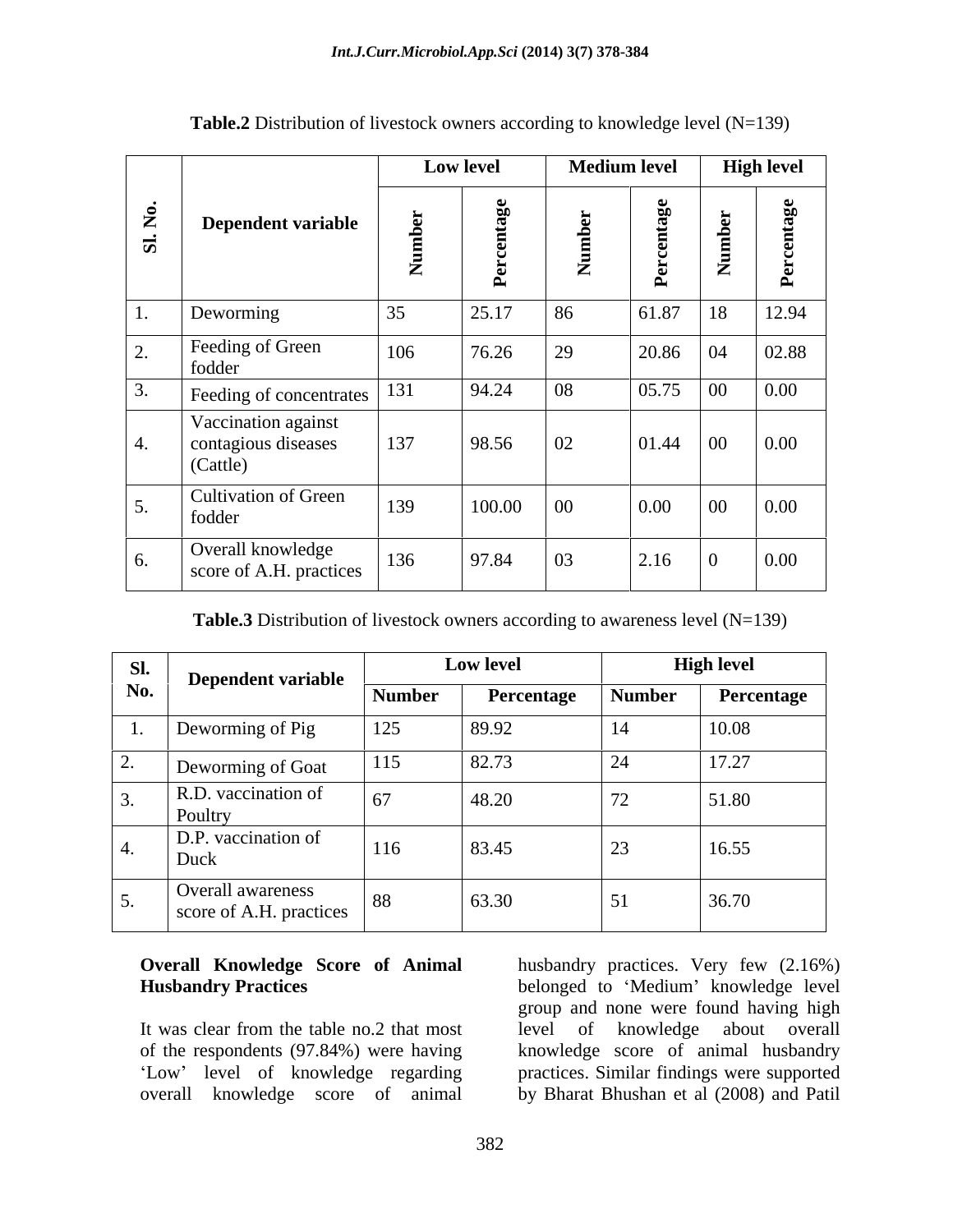et al (2009). Rath(1977), Gill and Singh(1977), Nataraju and Husbandry Practices Channegowda(1985), Goswami(1987), a alcohain and Correlation (1) and Correlation (1) and Correlation (1) and Correlation (1987). National Awareness Score of Animal<br>
Landmarty Practices<br>
Landmarty Practices<br>
Landmarty Practices<br>
Amathemarty (6.5.3.0%) were

# **According to Awareness Level**

### **Deworming of Pig**

The study vividly showed that Professional knowledge of dairy overwhelming majority of the respondents (89.92 %) was having 'Low' level of Journal of Extension Education, awareness about deworming of pig. Rest 13(3-4): 77-79. of the respondents (10.08%) was Goswami, A. (1987) A study of the

The table- 3clearly depicted that 65.47 percent respondents were having 'High' level of awareness about deworming of goat. 34.53 percent were categorized into

Regarding R.D. vaccination of poultry, majority of the respondents (51.80%) had 'High' level of awareness while rest 48.20 percent were having 'Low' level of

It can be observed from table-3 that most farmers in Tehatta-II Block of Nadia of the respondents (83.45%) of the research study area had 'Low' level of Thesis, WBUAFS, Belgachia, awareness on D.P. Vaccination of Duck.Only16.55 percent farmers had

# **Husbandry Practices**

Ghosh(2004), Islam(2005) and Inspection of the result of table no.3 Lawrence(2011) pointed out the different showed that most of the respondents knowledge level of animal husbandry (63.30%) were having 'Low' level of practices among the livestock owners in awareness regarding overall awareness their studies which are more or less similar score of animal husbandry practices. Only to these findings. (36.70%) belonged to 'High' awareness **Distribution of Livestock Owner**  of animal husbandry practices. level group about overall knowledge score

## **References**

- Gill, S. S. and Singh , P. (1977). farmers of Ludhiana District. Indian Journal of Extension Education, 13(3-4): 77-79.
- categorized into 'High' level criteria. <br>
knowledge level of the livestock **Deworming of Goat** husbandry practices. M.V.Sc thesis owners about selected animal submitted to the Indian Veterinary Research Institute, Bareilly, UP
- Low' level criteria. **R.D. Vaccination of Poultry** thesis submitted to the University of Goswami, A. (2000). The Impact of Extension Education on the Social, Psychological and administrative behaviour of the livestock owners of the Sundarbans, West Bengal. Ph.D. Kalyani, West Bengal.
- awareness. Submitted to, WBUAFS, Belgachia, Ghosh, R.K. (2004) Adoption behaviour along with marketing orientation of the dairy farmers in co-operative farming system, M.V.Sc. Thesis Kolkata
- **D.P. Vaccination of Duck** Islam, S. (2005) Study on Milk Economics vis a vis knowledge level of dairy farmers in Tehatta-II Block of Nadia district of West Bengal, M.V.Sc. Thesis, WBUAFS, Belgachia, Kolkata
	- Lawrence,C. (2011) Study on Milk Economics vis a vis knowledge level